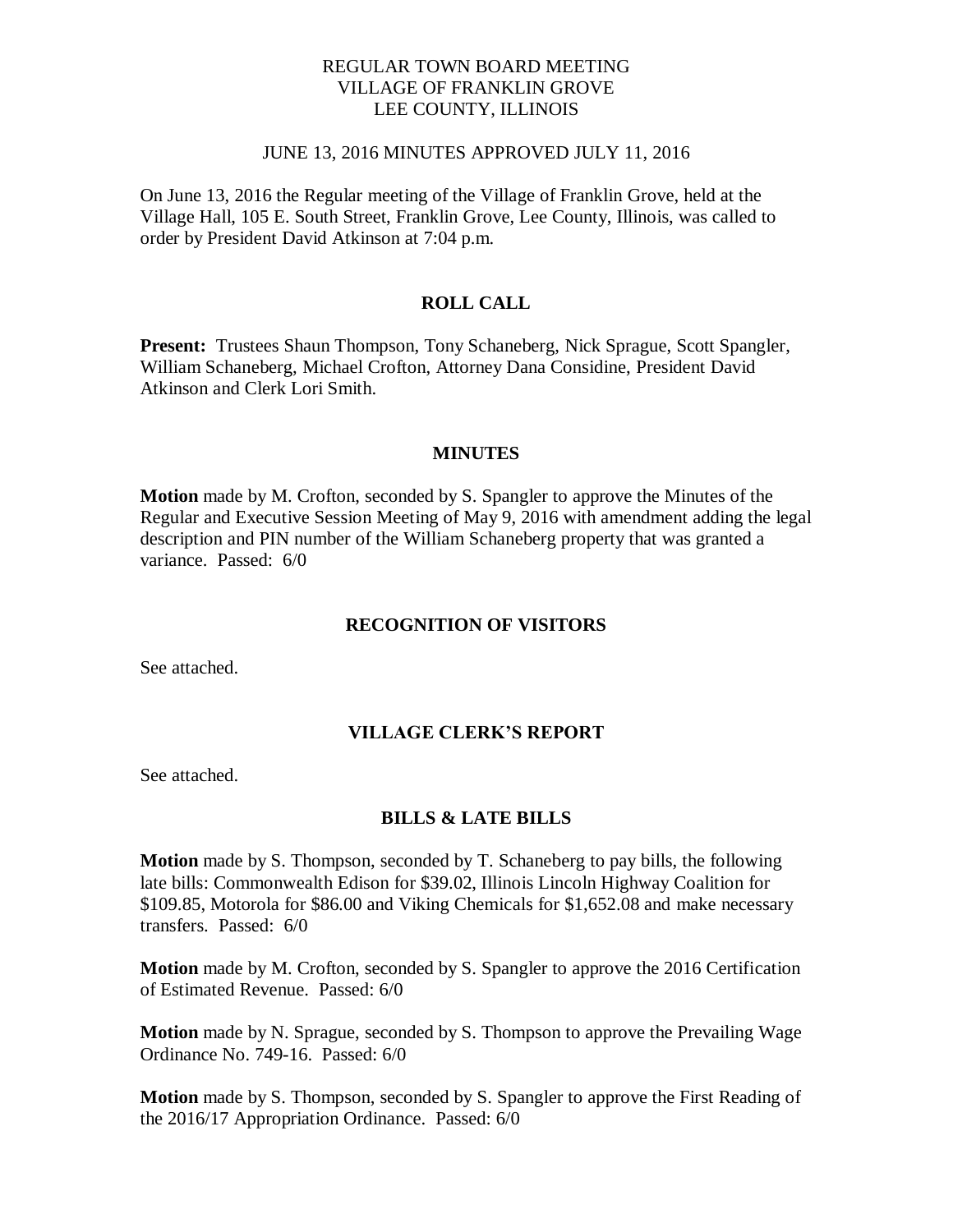### **POLICE REPORT**

See attached.

## **LEGAL ISSUES (Attorney Considine)**

Attorney Considine advised that Mr. Suski's attorney filed a Notice of Appeal of the Judge's decision and they applied to the Appellate Court to extend the deadline for them to file their brief and the Court granted that, which they always do for one time, and now Mr. Suski's attorneys brief is due July  $1<sup>st</sup>$  and then ours is due after that.

Attorney Considine advised that Jim George & Sons bonding company has issued a check for approximately \$19,000.00 to the Village.

### **GENERAL ISSUES**

President Atkinson advised the board that he was looking for an opinion on an issue that recently arose. The Bed and Breakfast was wishing to have a cash bar and the Village currently doesn't have a temporary license in the Liquor Code. President Atkinson passed everyone a copy of the County Code, which has a provision for this type of situation, for review and discussion at the next board meeting.

Trustee Schaneberg advised he would like the Village to be able to burn on days other than what the Ordinance allows. It was the consensus of the board that there be a provision in the Ordinance that allows burning in extreme cases such as a storm or other disaster.

## C**OMMITTEE REPORTS**

# **STREETS & ALLEYS**

(T. Schaneberg Chairman)

Trustee Schaneberg advised that they are having a problem with the person mowing and the Streets & Alleys person is spending a lot of time mowing. President Atkinson advised that we apparently need a full-time person and need to start working towards that.

#### **WATER & SEWER**

(W. Schaneberg Chairman)

Trustee Schaneberg advised that they received a bid for a new Trickling Filter of \$10,500. There are supposed to be more bids coming in.

Trustee Schaneberg advised that they got a camera put in at the main behind the old Floto property and did not find any problems with the Village main. President Atkinson advised that he needs to contact the current owner's to have it fixed.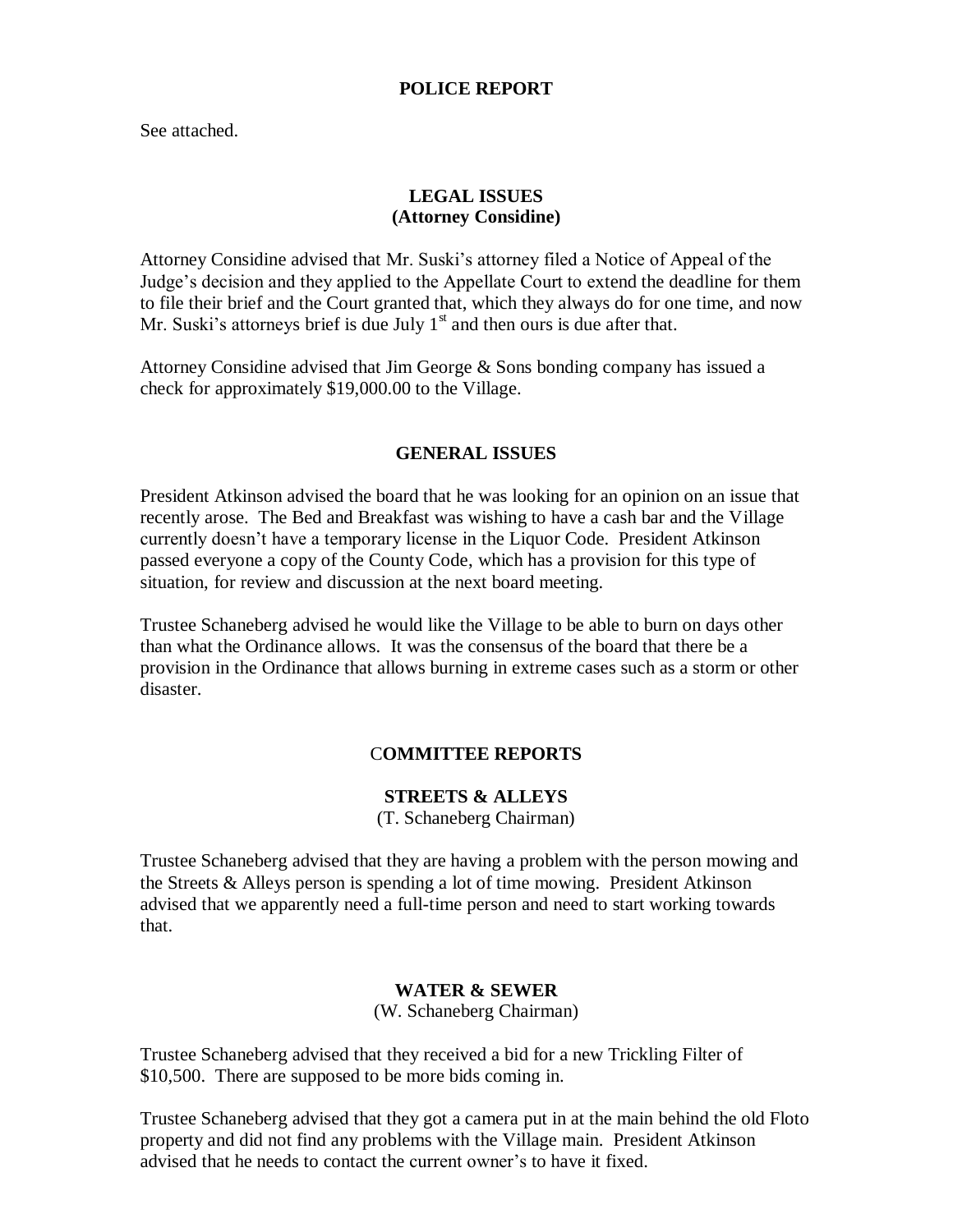Trustee Schaneberg advised that the Park Board would like to know what the village is going to do with the tennis courts. It was discussed that the courts be taken out and a parking area put in its place.

Marilyn Spangler advised they would like the Women's Shelter power washed, picnic tables repaired and painted, tables inside the Community Building need screws, no light on flag, picnic table needs to be taken out of the creek and one of the bushes the Women's Club purchased is missing and needs to be replaced.

Trustee Schaneberg advised that the picnic tables have been repaired and screws have been put in the tables inside the Community Building.

# **COMMUNITY DEVELOPMENT**

(N. Sprague Chairman)

Trustee Sprague advised that McCormick's quoted a price of \$1,280.00 to have 20 trees delivered and, if we give him the address of where, McCormick's will deliver the trees to each site at no extra charge.

**Motion** made by S. Spangler, seconded by W. Schaneberg to approve up to \$1,300.00 for the purchase of 20 trees delivered by McCormick's. Passed: 6/0

President Atkinson advised that there are some Stop Signs where the trees need to be trimmed. Trustee Sprague advised they are working on them.

## **PROPERTIES**

(M. Crofton Chairman)

Trustee Crofton advised what he had gotten for prices on a used lawn mower. President Atkinson advised that we want to look at a new mower and asked Trustee Crofton to come back with prices.

#### **FINANCE AND INSURANCE COMMITTEE** (S. Thompson Chairman)

Trustee Thompson advised the board about the ongoing problem with fast moving golf carts on Maple Street at night with no lights and would like to see something done. President Atkinson advised that unless we can get a description of, or the County or Officer Harney can catch them, there isn't much that can be done.

Trustee Thompson wondered if the board would allow the foreign exchange student a free rental of the Park Shelter. President Atkinson advised that was fine.

# **TOURISM**

(S. Spangler Chairman)

Trustee Spangler requested use of the Village copier to make copies of Tourism Fliers to distribute to the Library, the Lincoln Highway Building and Local Businesses.